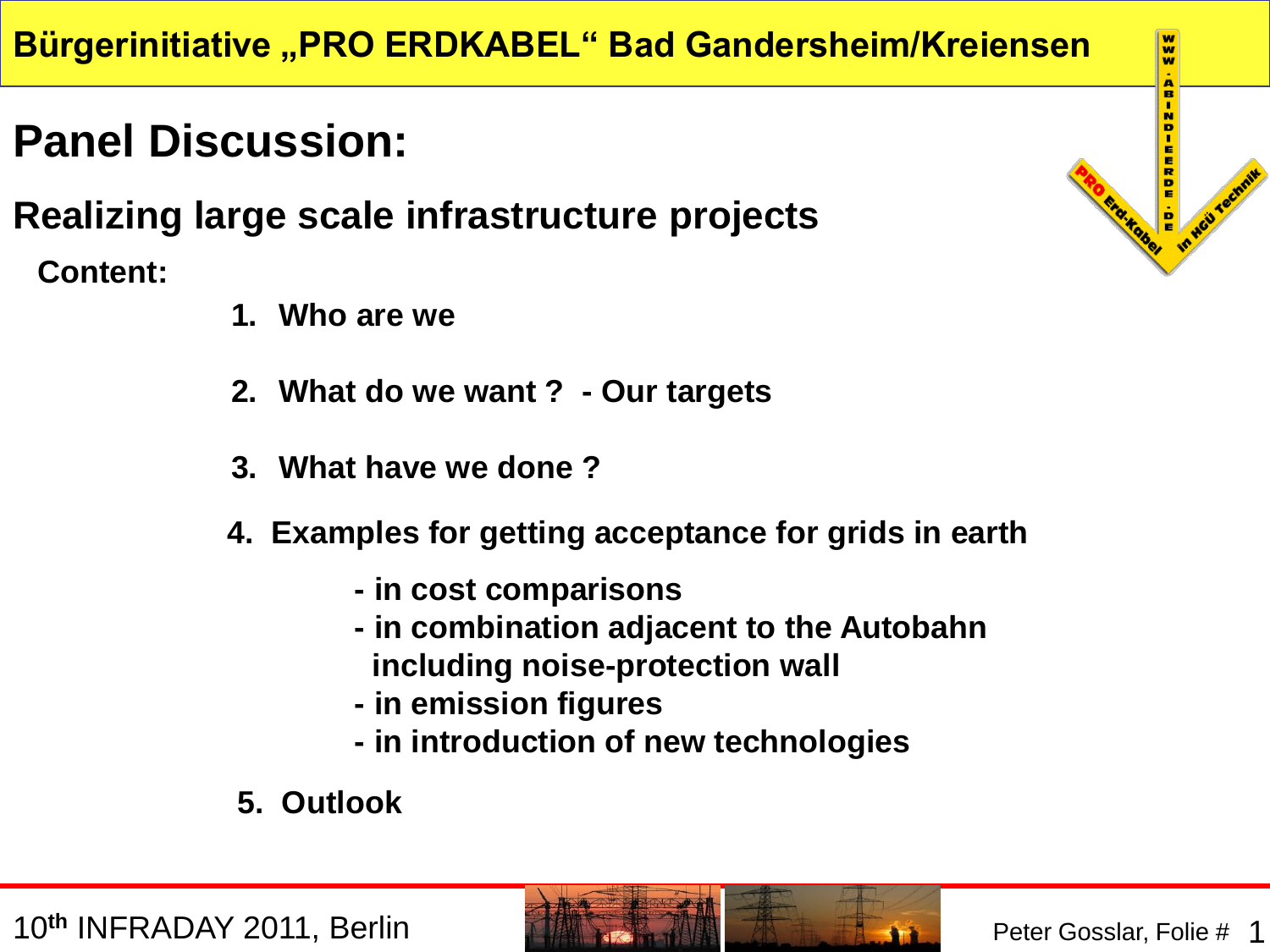## **Who are we?**

**Foundation: 2007 Active members: ca. 100 persons Leadership: ca. 10 persons**

**Press affairs: Peter Gosslar**

**Speaker: Reinhard Brinckmann Media + Internet: Wolfgang Schulze**

- **Region: Centre of Germany**
- **Intention: basically democratic peaceful, no violence politically neutral and correct open to everyone and critical Cooperation: Committee High Voltage in [Niedersachsen](http://www.abindieerde.de/05-Bilder-Kabel/Stromnetze_Deutschland_2011.pdf) Member of Speakers' Council**



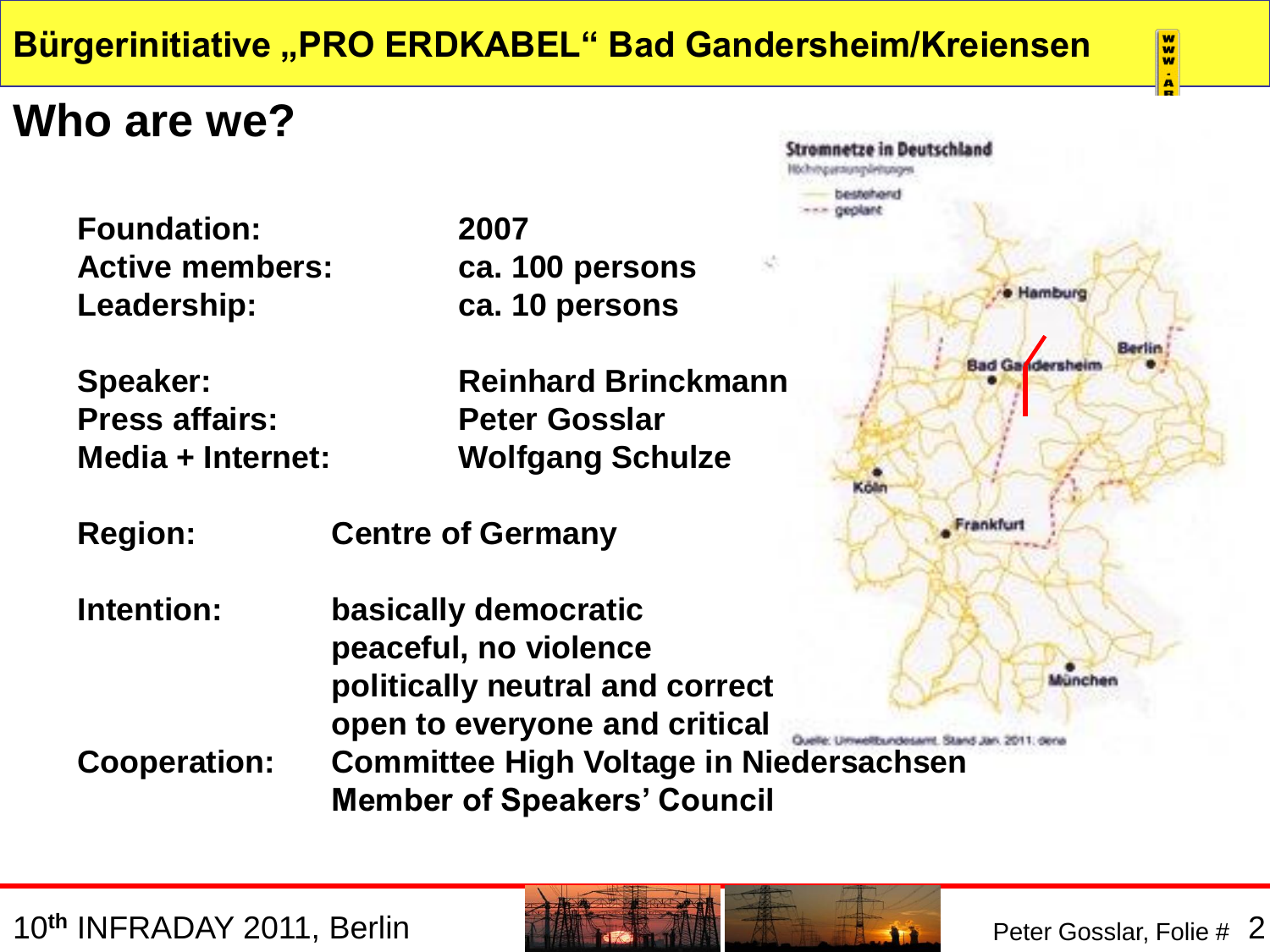# **What do we want?**

**We are not fighting against electrical power grids.**

**We are presenting alternatives: instead of high masts, we only want grids in the earth.**

**We call for an innovative transmission system in Direct Current (DC).** 

**We don't want any kind of partial sectors of earthgrids but we would be satisfied when the total distance Wahle to Mecklar (about 200 km) would be placed in earth as a pilotproject**

**We are claiming and appealing to all politicans in all parlaments to make human politic for all citizens again.**

> **The last change of the law in July this year was not enough and it was not helpful for achieving our targets.**

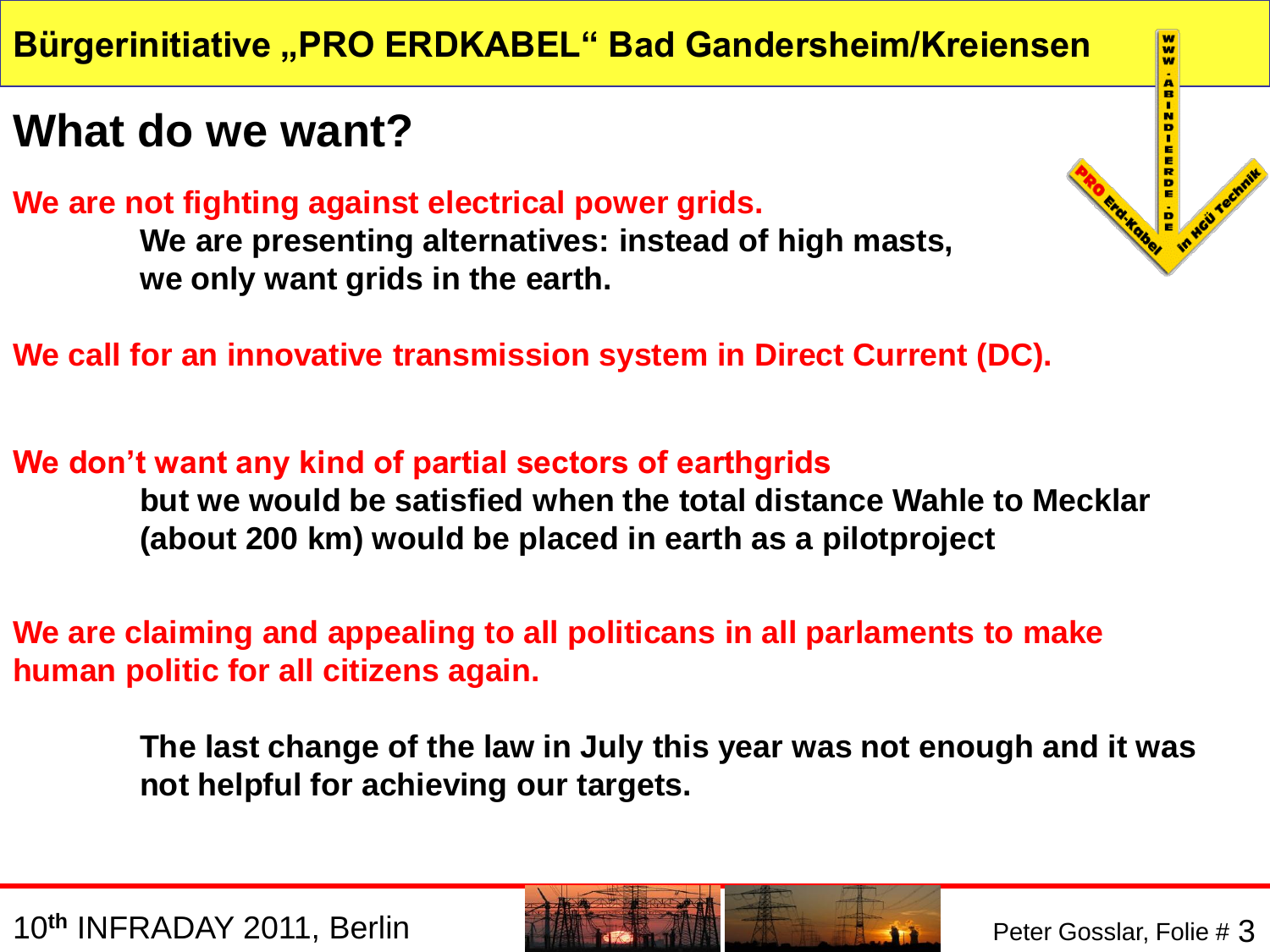





## 10<sup>th</sup> INFRADAY 2011, Berlin **Peter Gosslar, Folie # 4** and Peter Gosslar, Folie # 4



w.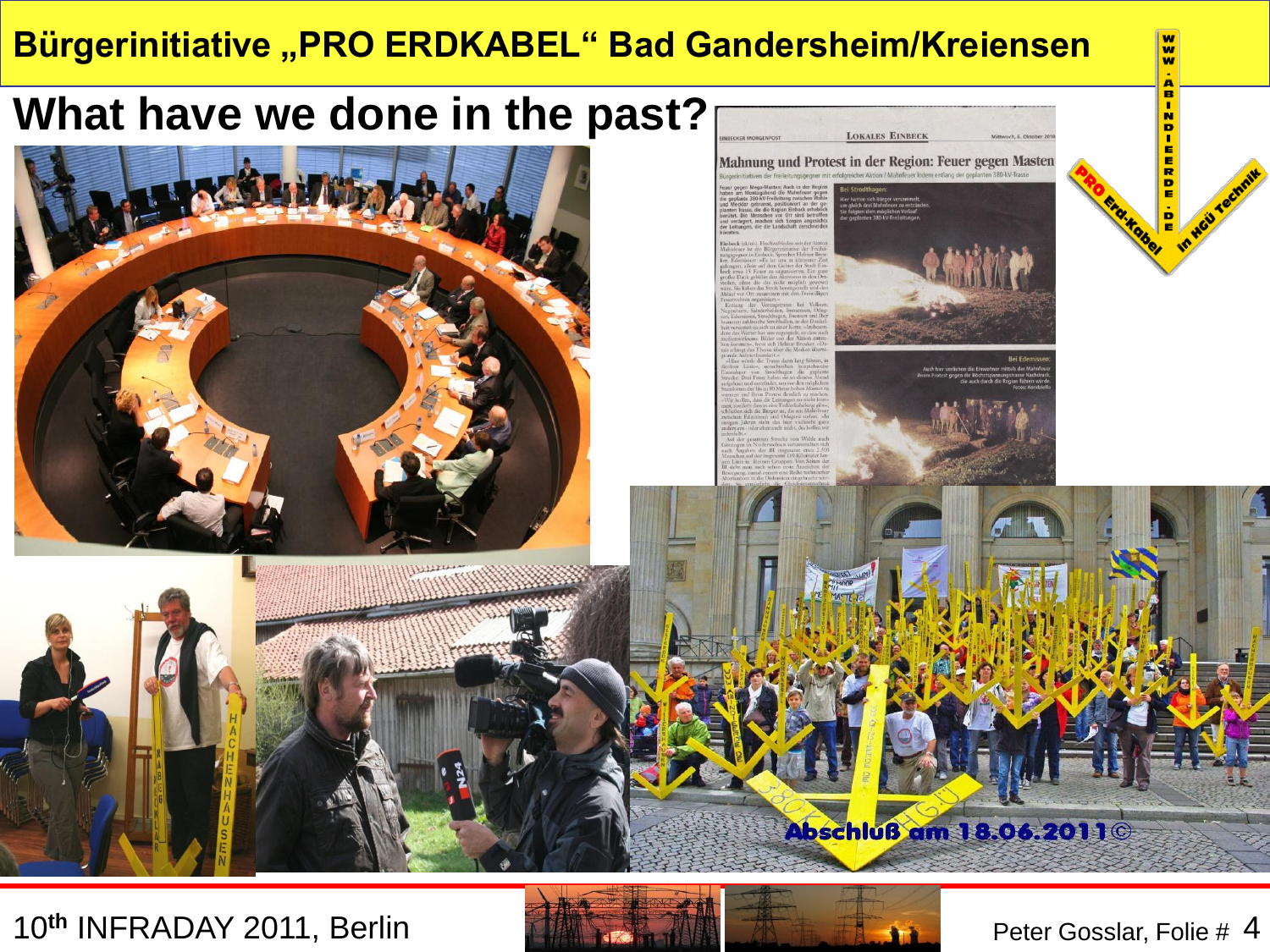**Acceptance through changing technical arguments:** Example: DC- (HGÜ) overlay net in Europe

| <b>Starting point</b><br>since 1900: | $\bullet$<br>energy production, transit and transportation<br>is only possible in AC-technology<br>Argument: no other way and no better way for all<br>market participants in stability and supply-safeness |  |
|--------------------------------------|-------------------------------------------------------------------------------------------------------------------------------------------------------------------------------------------------------------|--|
| Yesterday:                           | no experience and no practice in DC-technology                                                                                                                                                              |  |
|                                      | but: ABB's project "South West Link" in Sweden with<br>179 km cable and 62 km traditional grids and<br><b>Siemens connection between France and Spain</b>                                                   |  |
| Today's discussion:                  | Germany and Europe needs an overlay net in DC (?)                                                                                                                                                           |  |
| <b>Bundesnetzagentur:</b>            | 4 main lines north/south from Hamburg-Munich, and<br>also in east/west direction Magdeburg-Frankfurt<br>actually new studies in demand and production,<br>Is this the end of dena I and dena II?            |  |



 $\frac{1}{2}$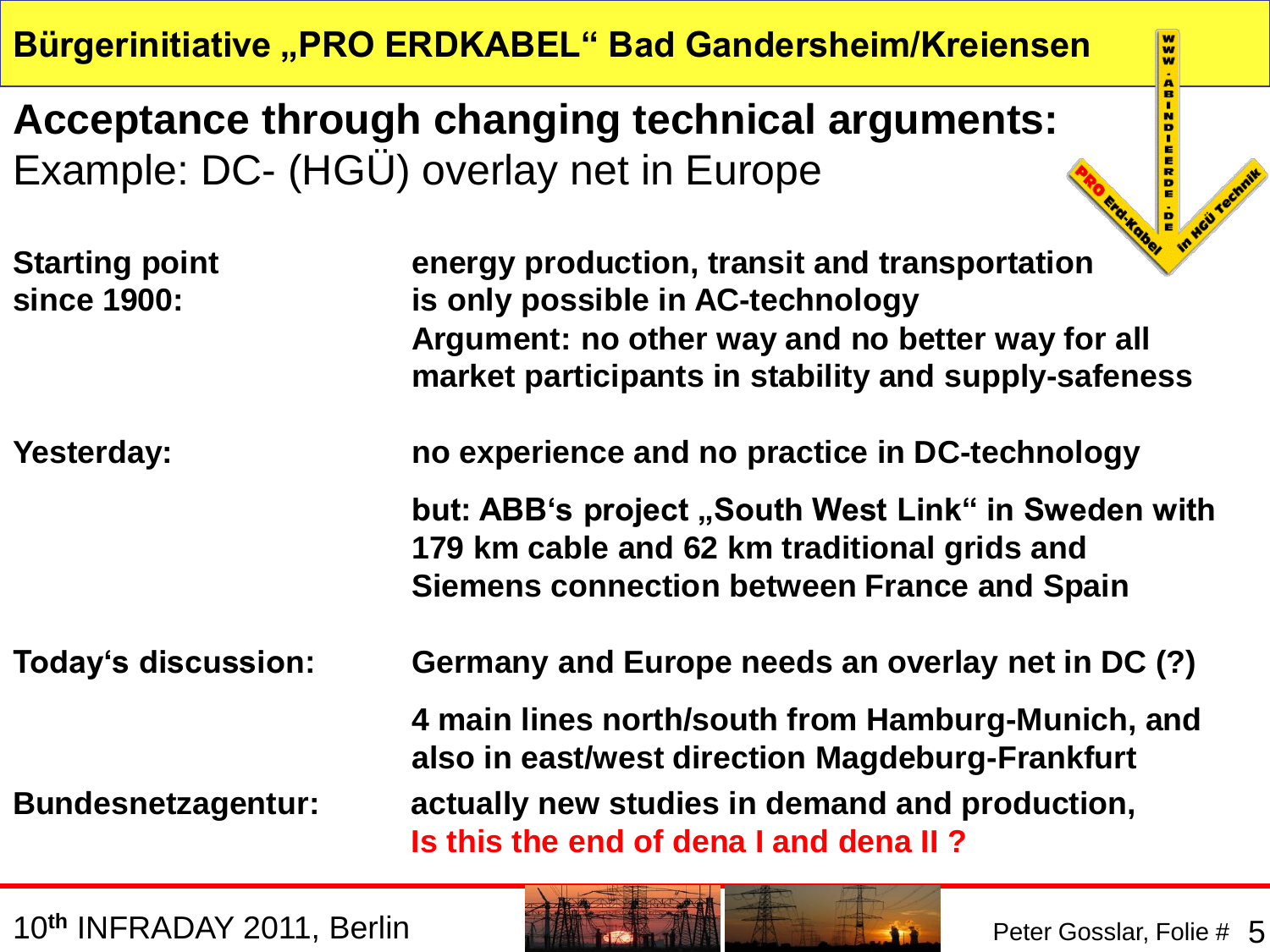# **Acceptance in cost comparison**

Example: cost calculation





w.

In Hail Ted

Erd.Kobel Ð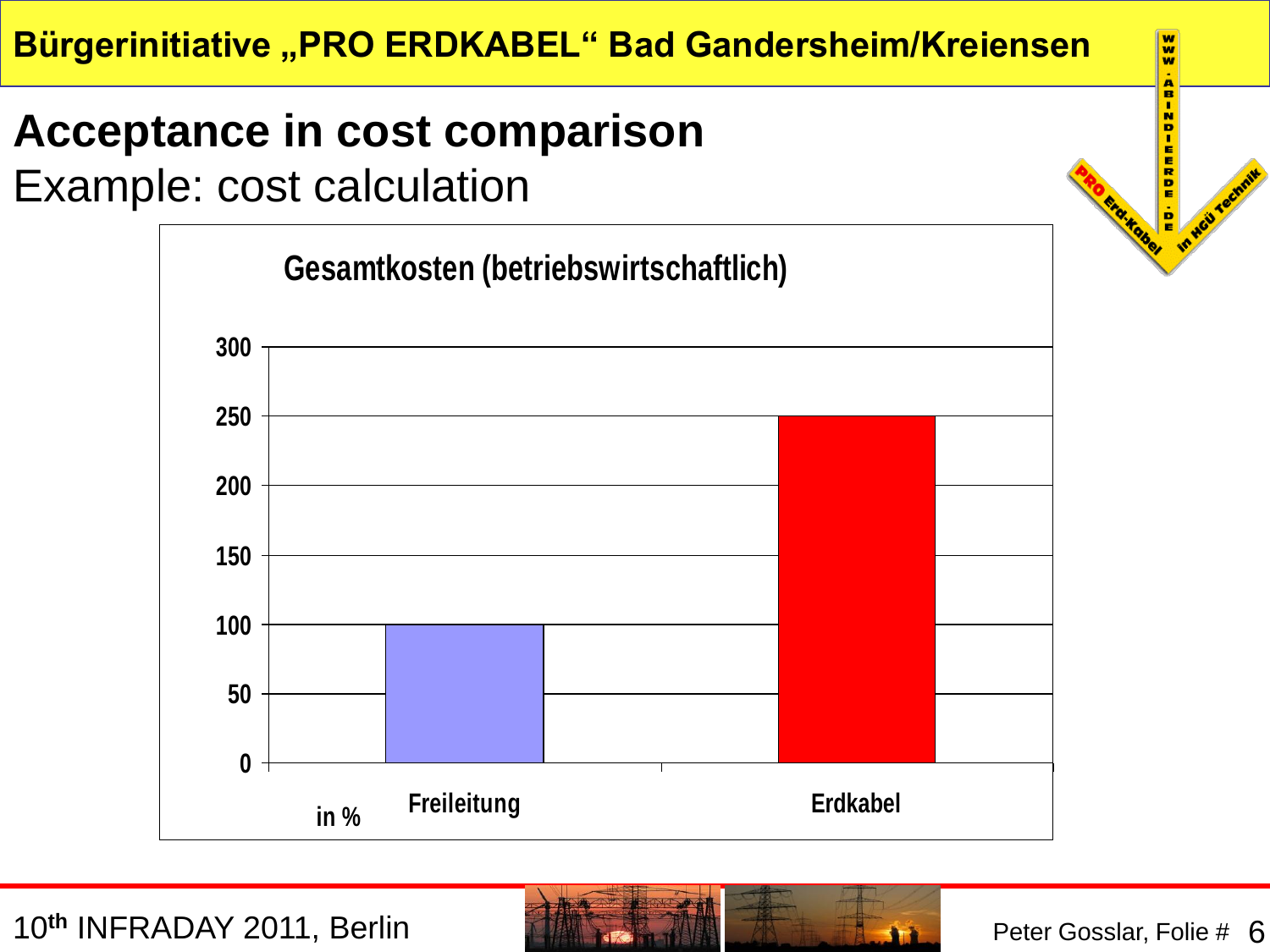# **Acceptance in cost comparison**

Example: cost calculation











 $\overline{\mathbf{w}}$ w œ

In Hou Technik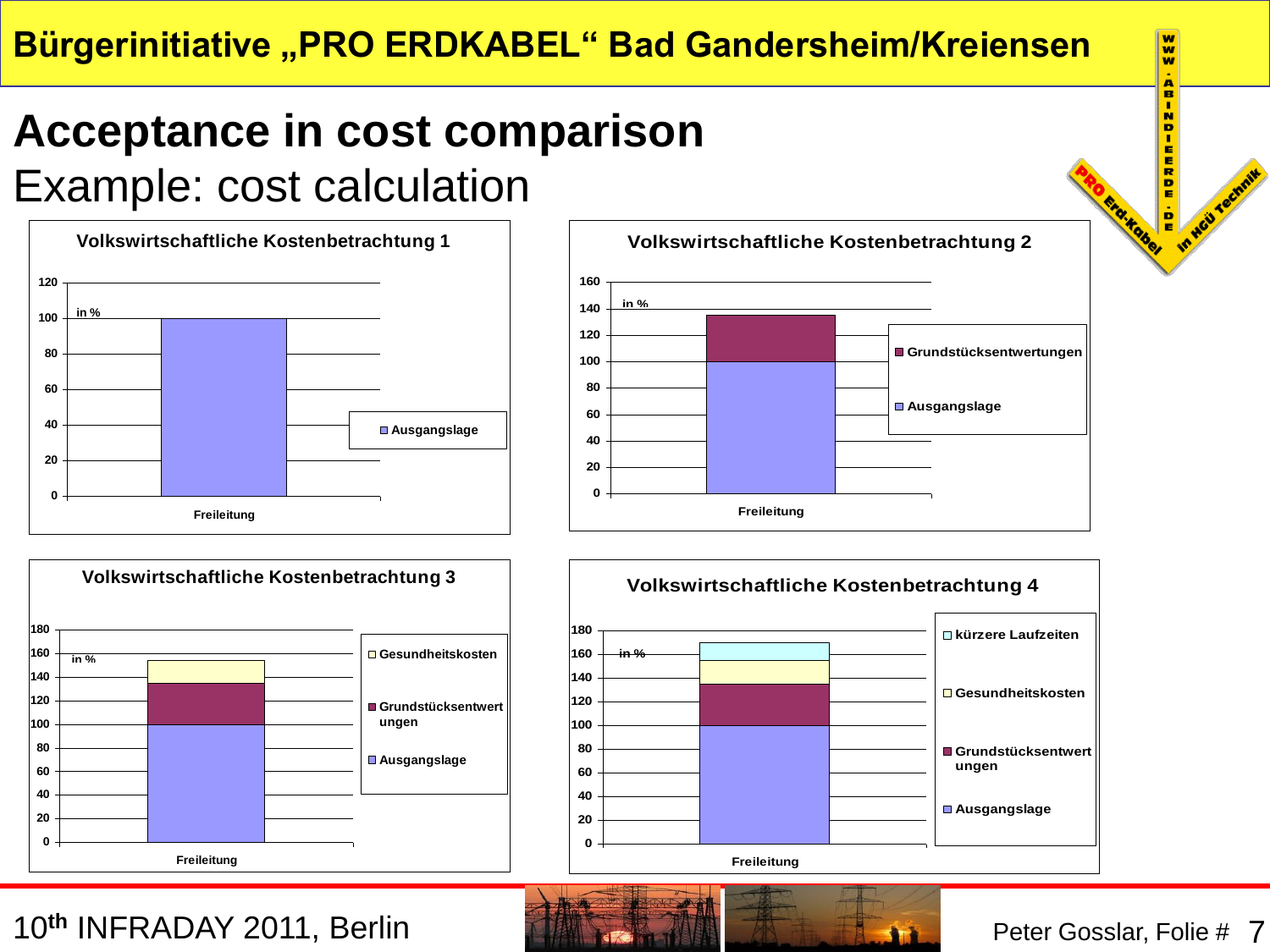# **Acceptance in cost comparison**

Example: cost calculation









## w. w R N **KKODE**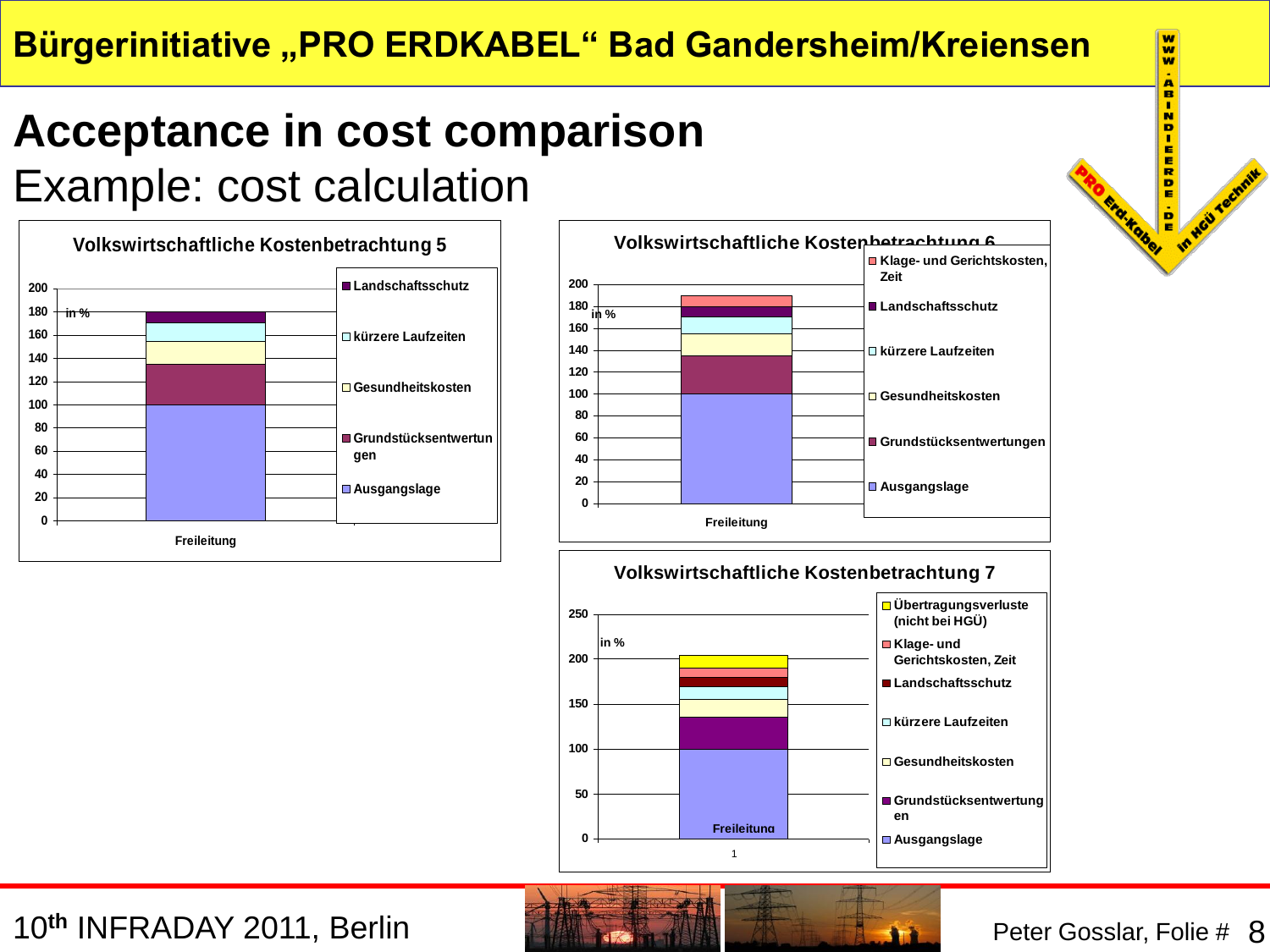

Example: cost calculation



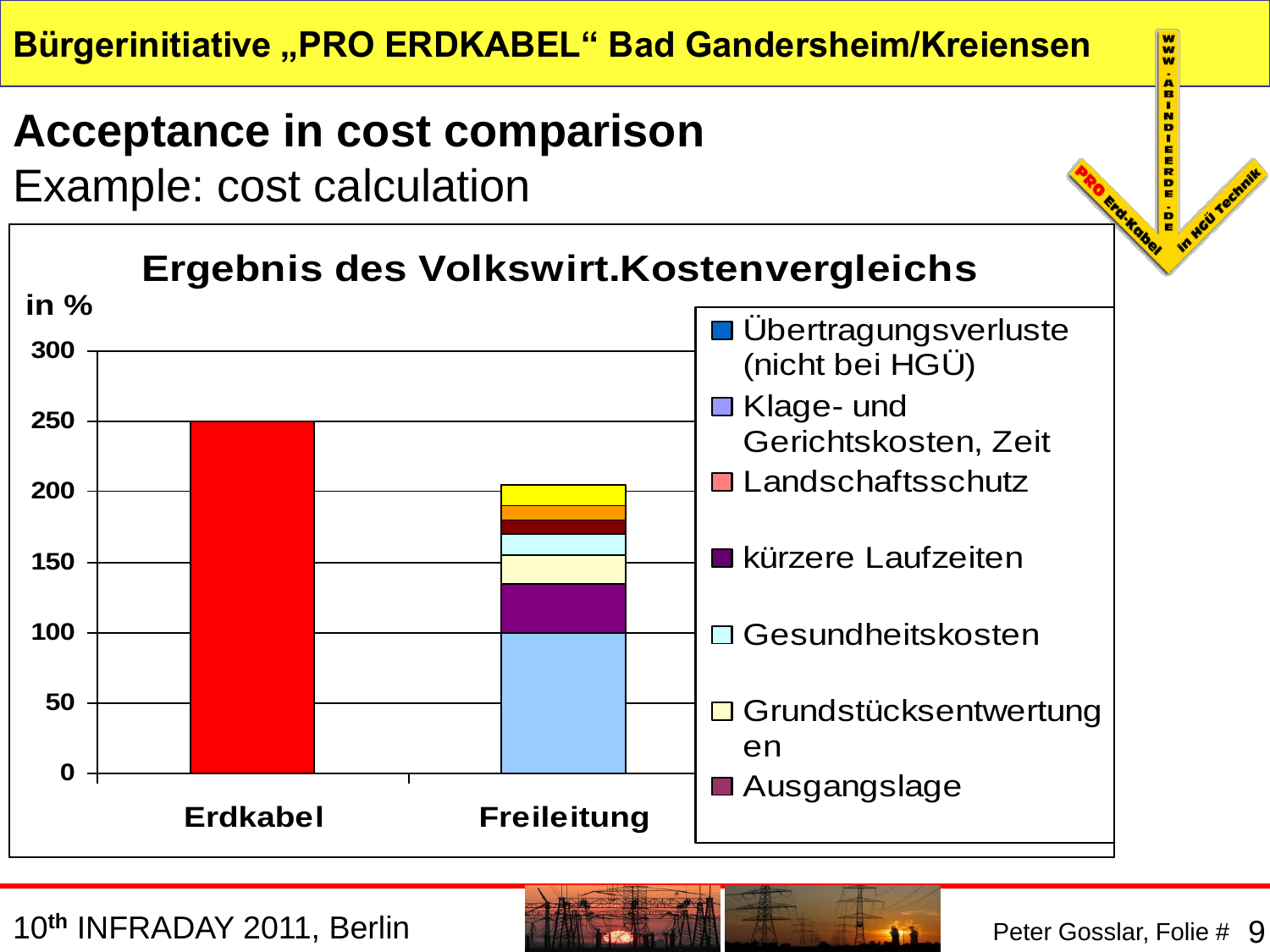# **Acceptance in infrastructure**

Example: DC-Power-grids next to the Autobahn



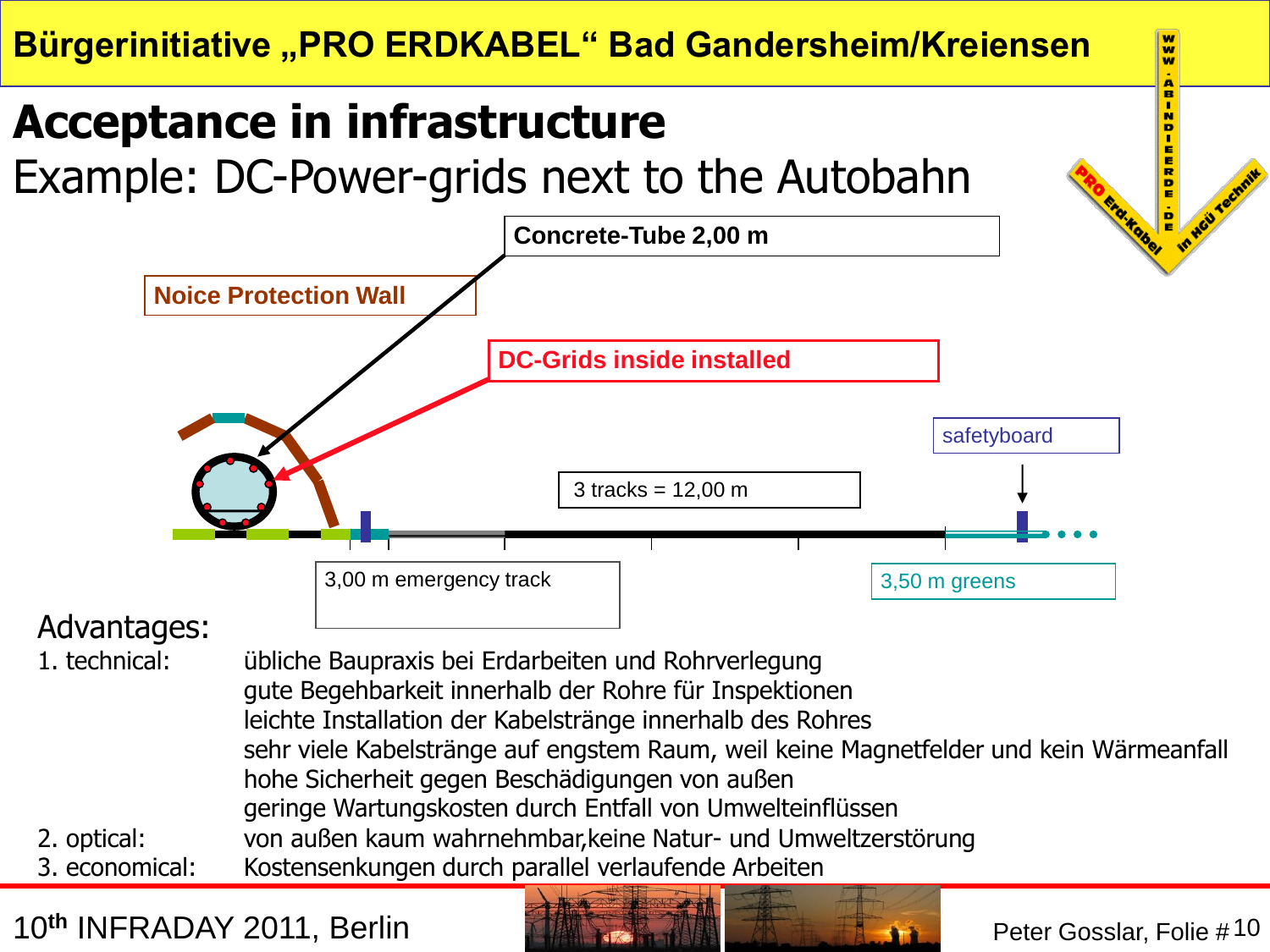# **Acceptance in Health-Agruments:**

## Example: Maximum **emission standards** in Europa in 50 Hertz

| <b>Netherlands</b> |           | 0,4 Micro Tesla    |
|--------------------|-----------|--------------------|
| Switzerland        | $1 \quad$ | Micro Tesla        |
| <b>Italy</b>       | 10        | <b>Micro Tesla</b> |
| Germany            |           | 100 Micro Tesla    |





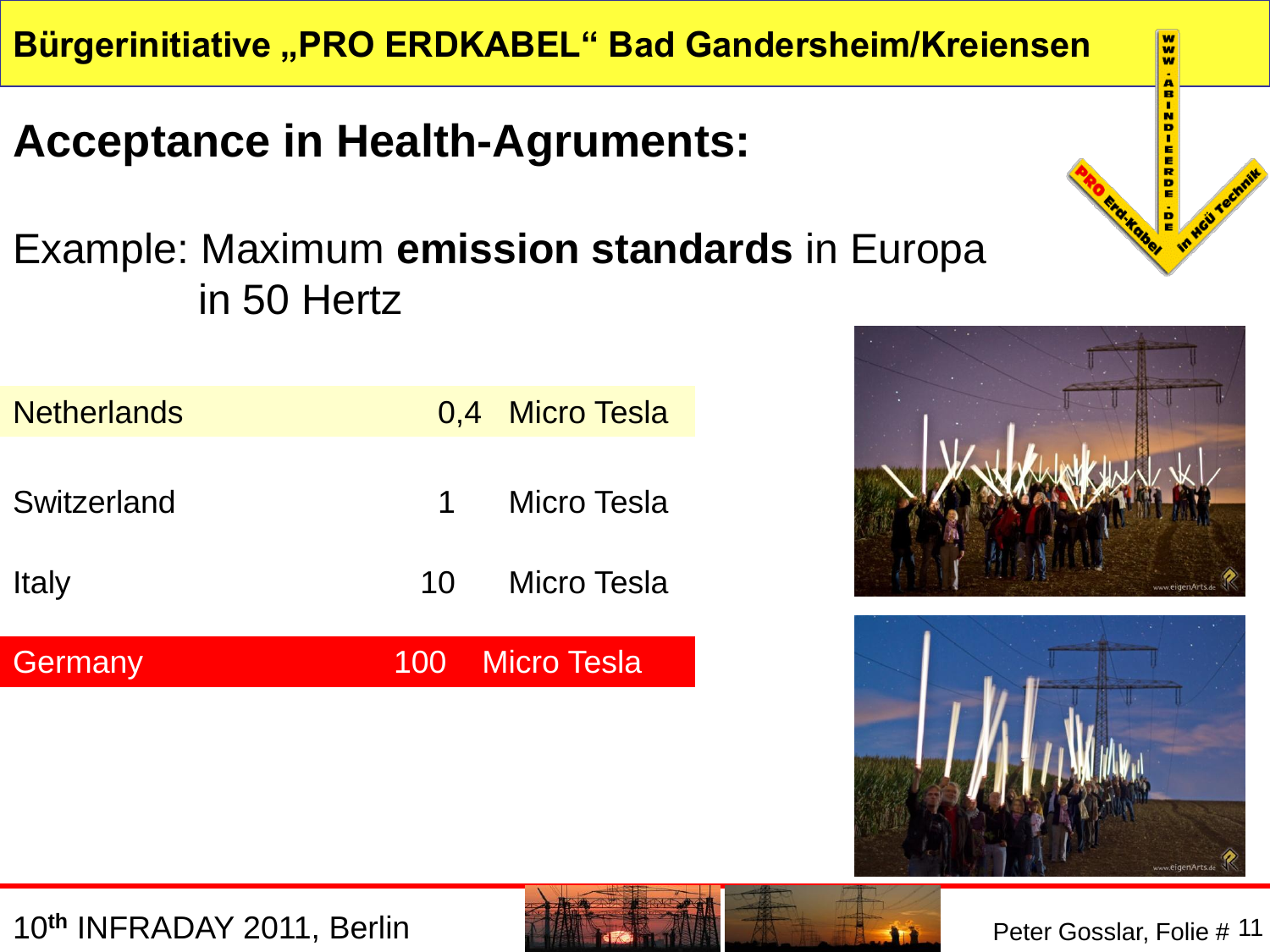# **Acceptance in new fair laws:**

Example: Distances between villages and grids

Nds. Leitungsausbaugesetz: Earth grids **can** be used, when less than 400 m in 2009 Federal Energieausbaugesetz: Earth grids **must** be used, when less than 400 m

(EnLAG) in March 2011

Gesetz (NABEG) in July 2011:

Netzausbaubeschleunigungs- **no specification, no explanation, no comment**

Result: negativ progress, unintelligible, impossible Population becomes "WUTBUERGER"



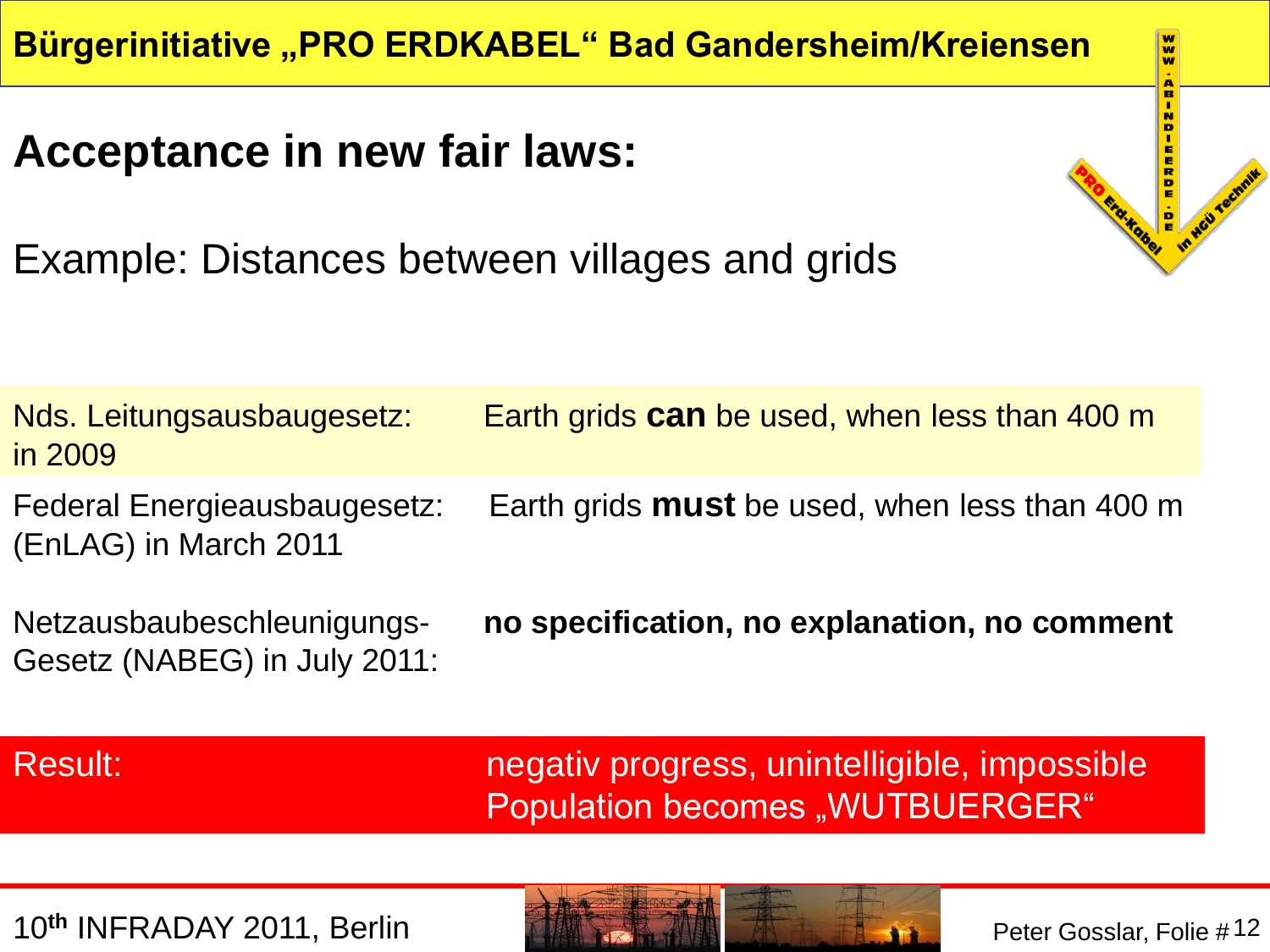# **Outlook**

**Acceptance in the citizenship is only reachable, if …**

- … dialogs starting between all participants (round tables) very eary,
- … communication between all participants is fairly based,
- transparency in each step of planing-processes and in the necessity,
- implementation of professional moderators and mediators,
- … fair compensation in case of incompatibility,
- indemnities payable yearly according transportation volume,
- … installation of the latest technical know-how,
- … remaining neutral justice in all instances,
- … population become share-holder-status
- … no compromise possible, finally a people's referendum